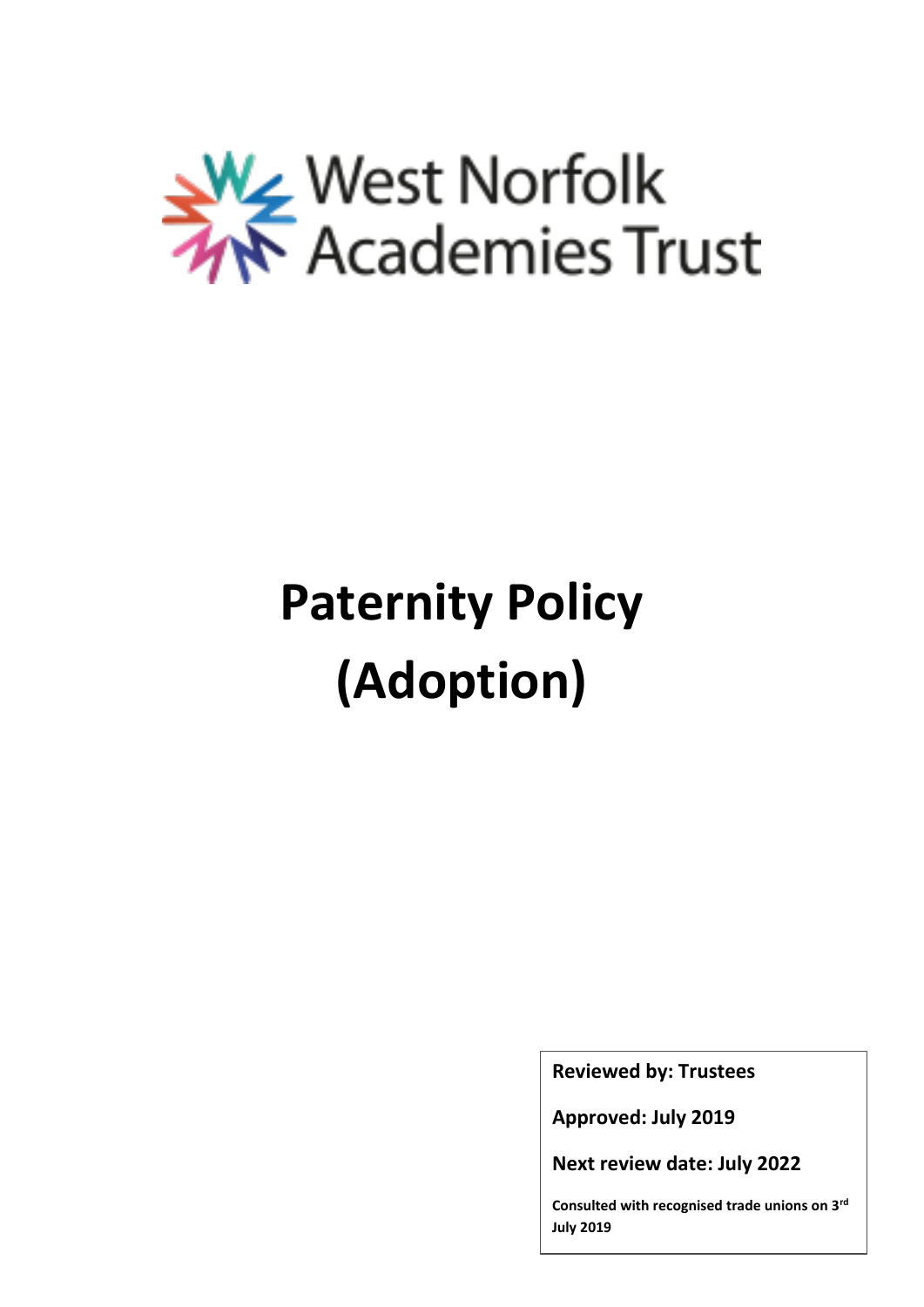#### **Contents**

| 1              | <b>Scope</b>                                                                                                                                             | 1       |
|----------------|----------------------------------------------------------------------------------------------------------------------------------------------------------|---------|
| $\overline{2}$ | <b>Frequently Used Terms</b>                                                                                                                             | $1 - 2$ |
| 3              | <b>Eligibility for Ordinary Statutory Paternity Leave</b>                                                                                                | $2 - 3$ |
| 4              | The Entitlement to Ordinary Statutory Paternity Leave and how it can<br>be Taken                                                                         | 4       |
| 5              | <b>Changing the Start Date of Ordinary Statutory Paternity Leave</b>                                                                                     | 4       |
| 6              | The Entitlement to Ordinary Statutory Paternity Pay (Adoption)                                                                                           | 5       |
| $\overline{7}$ | <b>Maternity Support Leave for Non-Teaching Employees</b>                                                                                                | 5       |
| 8              | <b>Local Arrangements for Teaching Employees</b>                                                                                                         | 5       |
| 9              | <b>Employment Rights During Leave</b>                                                                                                                    | 6       |
| 10             | The Right to Return from OSPL                                                                                                                            | 6       |
| 11             | Informing EPM Payroll that an Employee will be taking OSPL                                                                                               | 7       |
| Form           | <b>Notification of Maternity Support Leave and Application for</b><br><b>Maternity Support Pay (includes application for Statutory Paternity</b><br>Pay) | $8 - 9$ |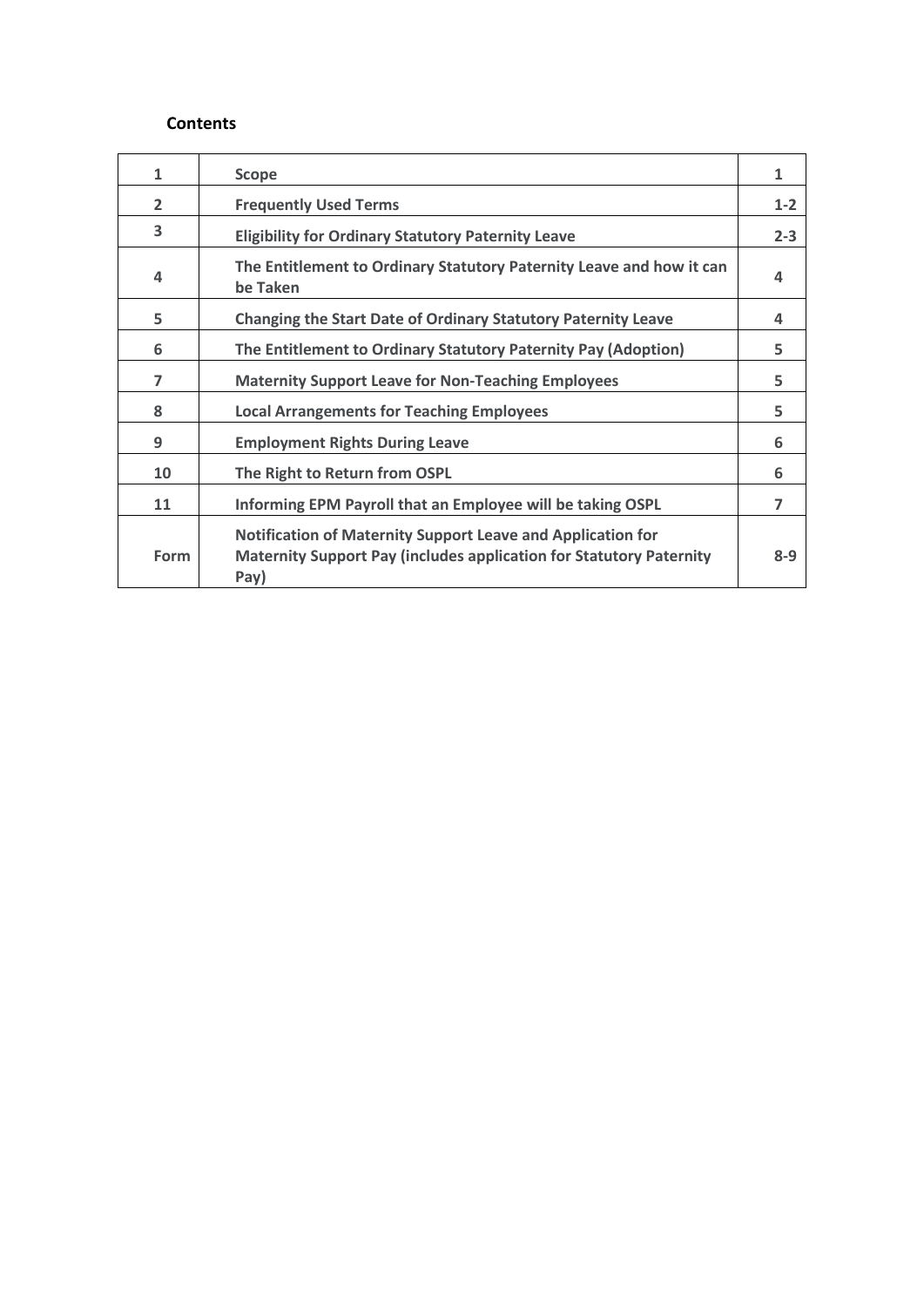# **1. Scope**

- **1.1.** The following guidance sets out the **statutory minimum** required by regulation in respect of Ordinary Statutory Paternity Leave (OSPL) and Ordinary Statutory Paternity Pay (OSPP) rights, which are applicable to all employees in the case of adoption. It also comments on relevant non-teaching contractual provisions and local arrangements. In the case of adoption of multiple children, the term child may be read as children.
- **1.2.** This document applies to adoption. If this is not applicable, please refer to the West Norfolk Academies Trust Paternity Policy.

# **2. Frequently Used Terms**

**2.1.** The definitions in this paragraph apply in this guidance.

**Adopter:** A child's adopter is either the person who has been matched with the child for adoption or, where two people have been matched jointly, the person who has elected (at the time they are notified that they have been matched) to be the child's adopter for statutory adoption leave and pay purposes.

**Prospective adopter:** A prospective adopter is someone who has been approved as suitable to adopt a child and has been notified of that decision.

**Partner:** Spouse, civil partner or someone living with another person in an enduring family relationship, but not a sibling, child, parent, grandparent, grandchild, aunt, uncle, niece or nephew.

**Child:** A child is a person who is under the age of 18 when they are placed with the adopter for adoption.

**Adoption** agency: An adoption agency in England and Wales is defined by reference to section 2 of the Adoption and Children Act 2002 (ACA 2002) (either a local authority or registered adoption society in England and Wales).

**Matched for adoption**: A person is matched with a child for adoption when:

- An adoption agency decides that they would be a suitable adoptive parent for the child either individually or jointly with another person; or
- A decision has been made to place the child with a local authority foster parent who is also an approved prospective adopter and an adoption agency has identified them as the person with whom the child is to be placed.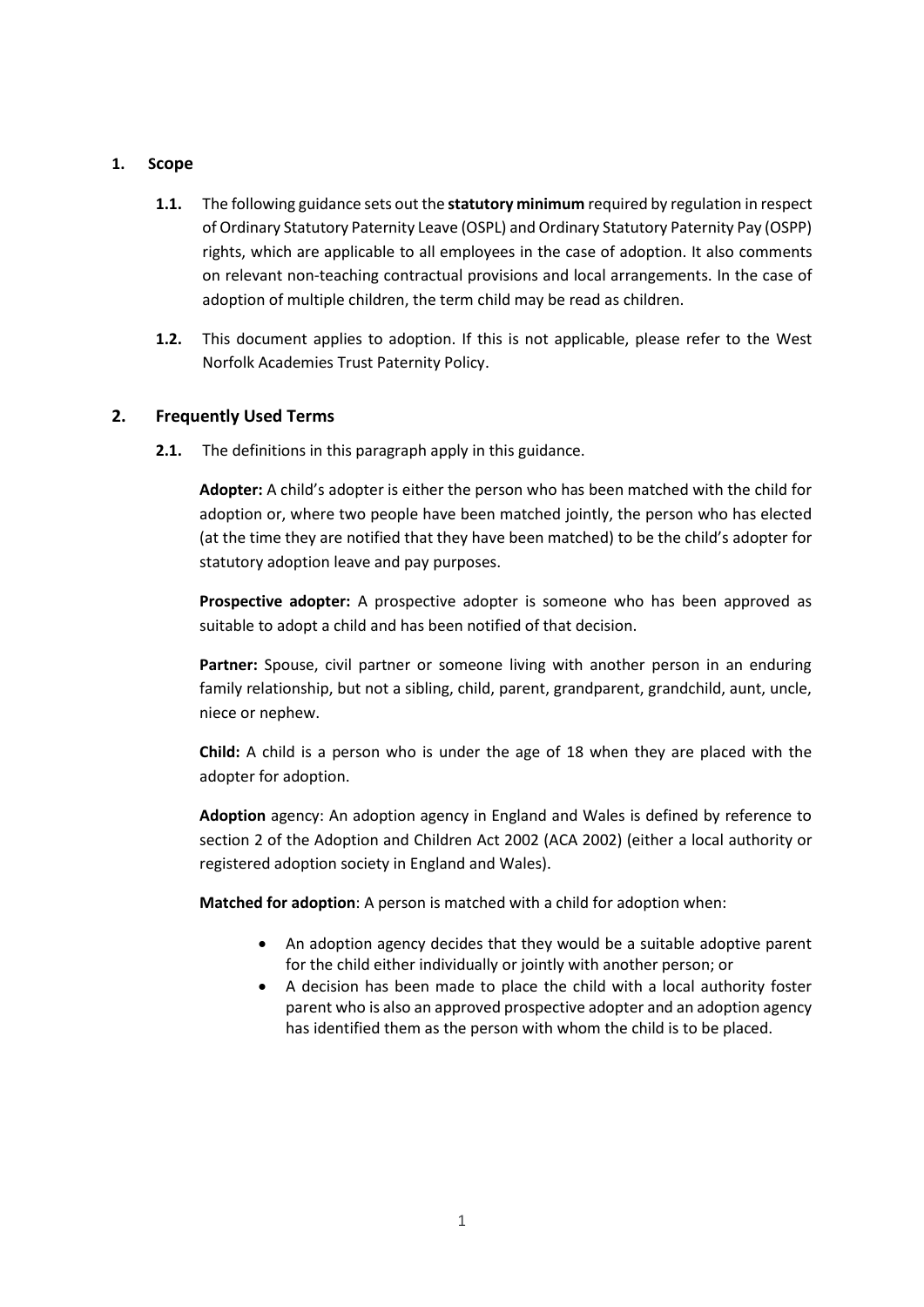**Notification of being matched for adoption:** A person is notified of having been matched with a child:

- When an adoption agency decides that they would be a suitable adoptive parent, on the date on which they receive notification of the adoption agency's decision.
- When a local authority foster parent is identified as an adoptive parent, on the date on which they receive notification of the adoption agency's decision.

**Notification of being placed for adoption:** A person is notified of a child being placed for adoption where either the child is:

- Placed for adoption under the ACA 2002; or
- Placed in accordance with section 22C of the Children Act 1989 with a local authority foster parent who is also a prospective adopter.

# **3. Eligibility for Ordinary Statutory Paternity Leave**

- **3.1.** The employee must:
	- a) Have been employed for at least 26 weeks by the end of the week in which the child's Adopter is notified that they have been matched with a child. (For overseas adoption see 3.3 – 3.9 below); and
	- b) Be either the spouse, civil partner or partner of the Adopter; and
	- c) Be taking the time off to support the Adopter or care for the child and have or expect to have the main responsibility (apart from the responsibility of the child's Adopter) for the child's upbringing; and
	- d) Give written notice within seven days of the date on which the Adopter is notified of their match with the child or as soon as is reasonably practicable of:
		- o The date on which the Adopter was notified of having been matched with the child;
		- o The date on which the child is expected to be place with the Adopter;
		- o The amount of OSPL that the employee intends to take (that is, either one week or two consecutive weeks);
		- o When they want their OSPL to start (see below).
- **3.2.** If the employee is eligible and gives the required written notice they are entitled to take the leave; it cannot be refused or deferred by the employer.
- **3.3.** Where the adoption is of a child from overseas the following will apply instead of 3.1. a) above.
	- a) The employee must still have been employed continuously for 26 weeks. However, this criterion can be met either by counting:
		- o From the week in which they started their employment with the employer; or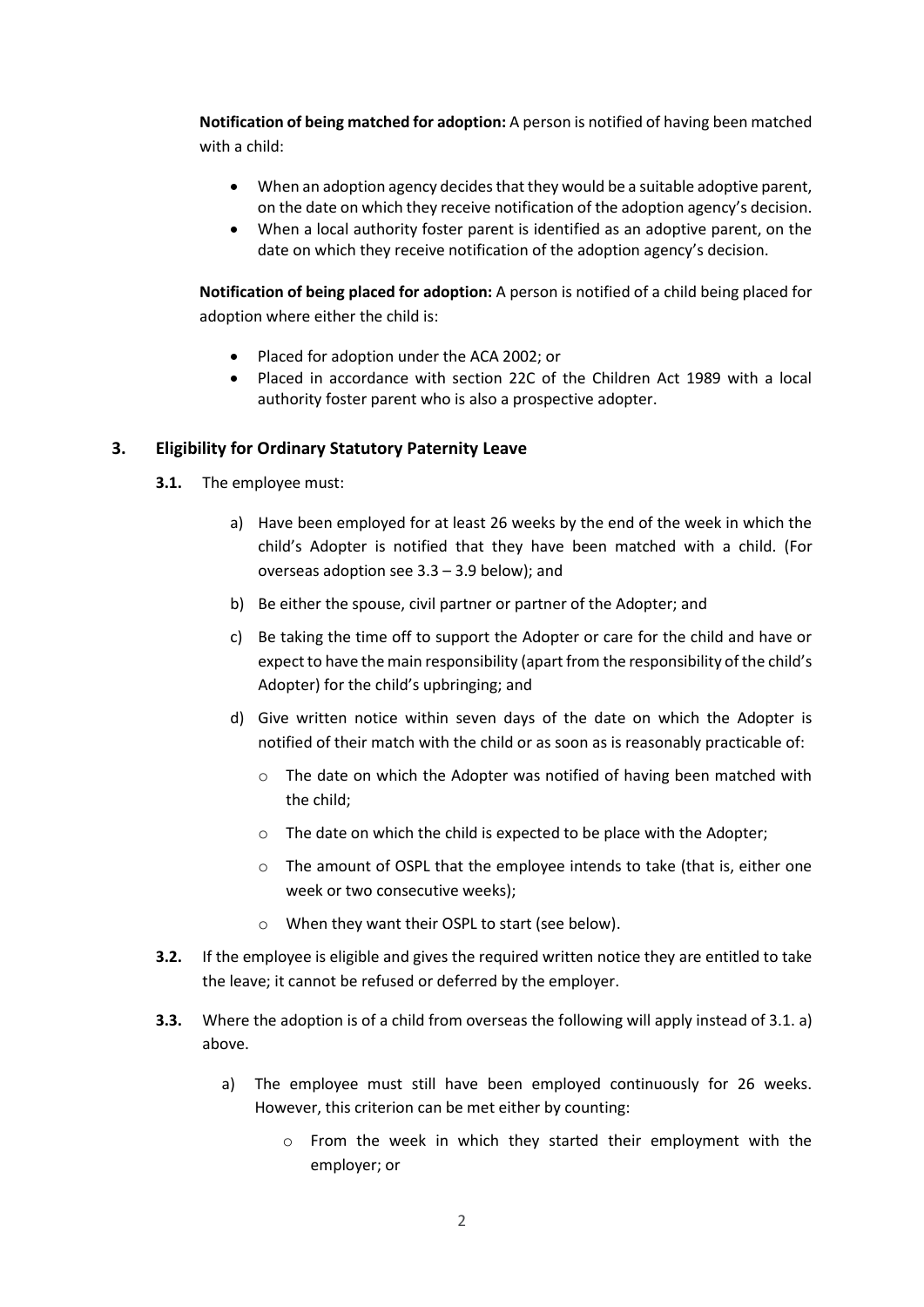- o Back from the week in which they received "official notification" from the relevant domestic authority that it had issued, or would issue, a certificate to the relevant overseas adoption authority confirming the employee's eligibility to adopt and that the employee has been assessed and approved as a suitable adoptive parent.
- **3.4.** The employee must have received notification that the adoption has been approved by the relevant UK authority (official notification).
- **3.5.** Where the adoption is of a child from overseas the following will apply instead of 3.1. d) above. The employee must give written notice of:
	- o The intention to take OSPL;
	- o The date they received official notification; and
	- o The date the child is expected to arrive in Great Britain
- **3.6.** This notice should be given as early as possible but in any case within 28 days of receiving official notification or, if the employee has less than 26 weeks' continuous employment with the employer at the date of Official Notification, within 28 days of completing 26 weeks' continuous employment with the employer, whichever is later.
- **3.7.** The employee must also give at least 28 days' notice in writing of the intended start date which can be the date the child arrives in Great Britain or a predetermined date no more than 28 days after the child's arrival in Great Britain.
- **3.8.** The employee must notify the employer of the date the child arrives in Great Britain within 28 days of that date.
- **3.9.** The employer may also ask for:
	- A copy of the official notification and evidence of the date the child arrived in Great Britain.
	- The amount of OSPL that the employee intends to take (that is, either one week or two consecutive weeks)
	- When they want their OSPL to start (see below)
- **3.10.** If the employee is eligible and gives the required written notice they are entitled to take the leave; it cannot be refused or deferred by the employer.
- **3.11.** Non-teaching staff who are employed under Green Book conditions of service may be entitled to Maternity Support Leave, irrespective of length of service, and relationship to the mother or child, provided that they are the 'nominated carer of an expectant mother at or around the time of birth' (see 7.). This provision does not apply to teachers, but local arrangements may exist (see 8.). The Green Book does not set out the same terms for adoption support leave but West Norfolk Academies Trust will apply this to adoption paternity leave requests in the same way.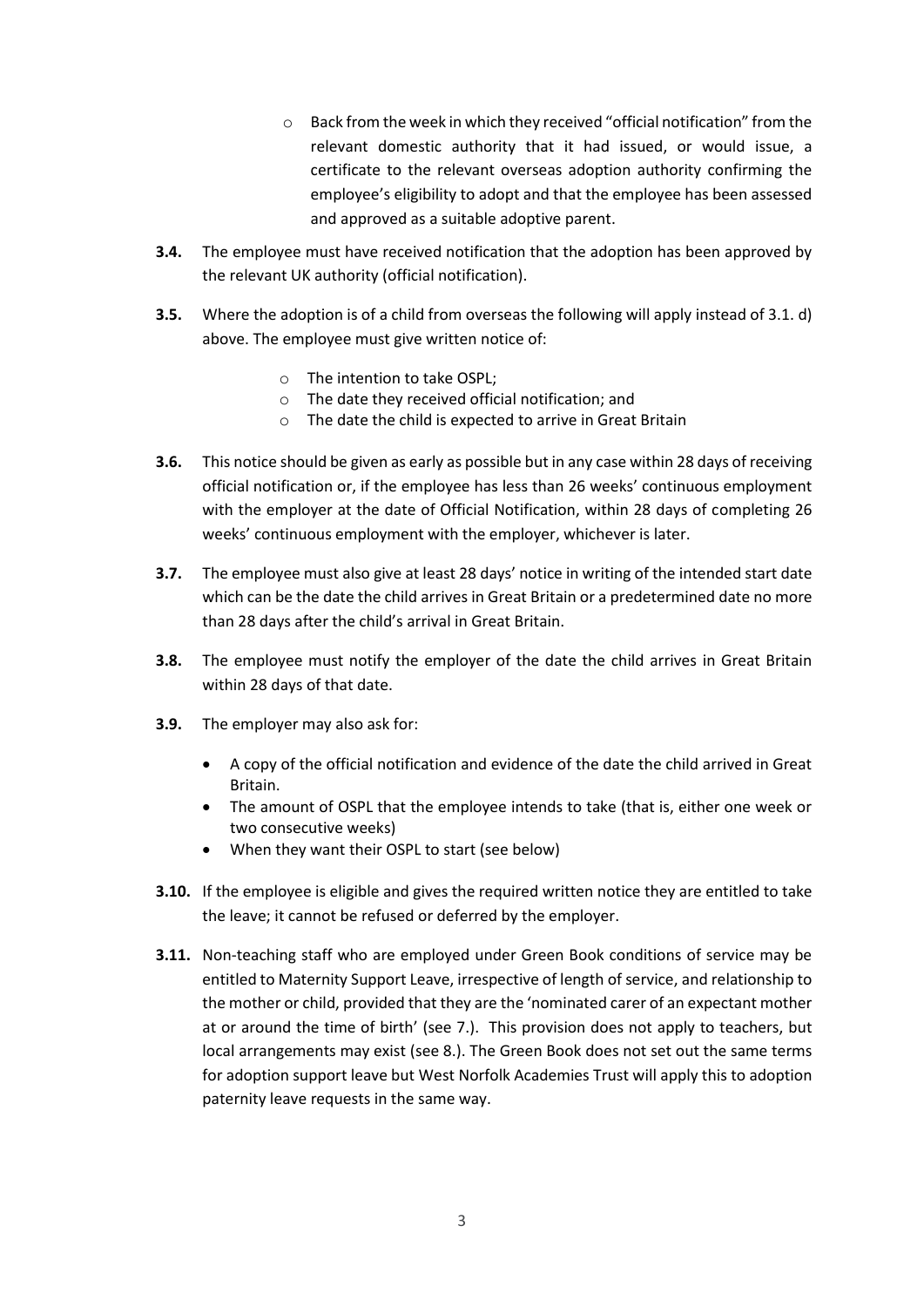# **4. The Entitlement to Ordinary Statutory Paternity Leave and how it can be Taken**

- **4.1.** OSPL is not available if the employee has taken any Shared Parental Leave in respect of the child, taken paid time off to attend up to five adoption appointments in respect of the child, or if they have already taken paternity leave in relation to the child as a result of the child being placed with a Prospective Adopter who at the same time of the placement is the employee's spouse, civil partner or partner. Therefore, taking account of any enhanced contractual entitlements they might have, parents intending to adopt should consider which right they wish the parent who is not the primary Adopter to exercise: attending paid adoption appointments or OSPL.
- **4.2.** The entitlement is to up to two weeks (either one week or two consecutive weeks) paid leave, to be taken between the date on which the child is placed with the Adopter and 56 days after that date.
- **4.3.** Within the 56 day period, it is for the employee to choose when they wish to take their OSPL, starting with any of:
	- The date on which the child is placed with the Adopter;
	- A date falling a specified number of days after the date on which the child is placed with the Adopter, which must have been notified to the employer;
	- A predetermined date which must be the date on which the child is expected to be placed with the Adopter, which must have been notified to the employer.

# **5. Changing the Start Date of Ordinary Statutory Paternity Leave**

- **5.1.** If the employee wants to change the start date they must give the following written notice:
	- If they want to change their leave so it starts on the date when the child is placed with the Adopter, at least 28 days before the first day of the expected adoption placement date set out in their notice of intention to take OSPL;
	- If they want to change their leave so it starts on a particular date, 28 days before that date;
	- If they want to change their leave so it starts a specified number of days (or a different specified number of days) after the date on which the child is placed with the Adopter, at least 28 days (minus the specified number of days) before the expected placement date set out in their notice of intention to take OSPL.
- **5.2.** When it is not possible to give the required written notice, the employee should inform the employer as soon as reasonably practicable as to any date changes that may occur.
- **5.3.** Where an employee has changed the start date of their leave, the employee should fill in a new application form.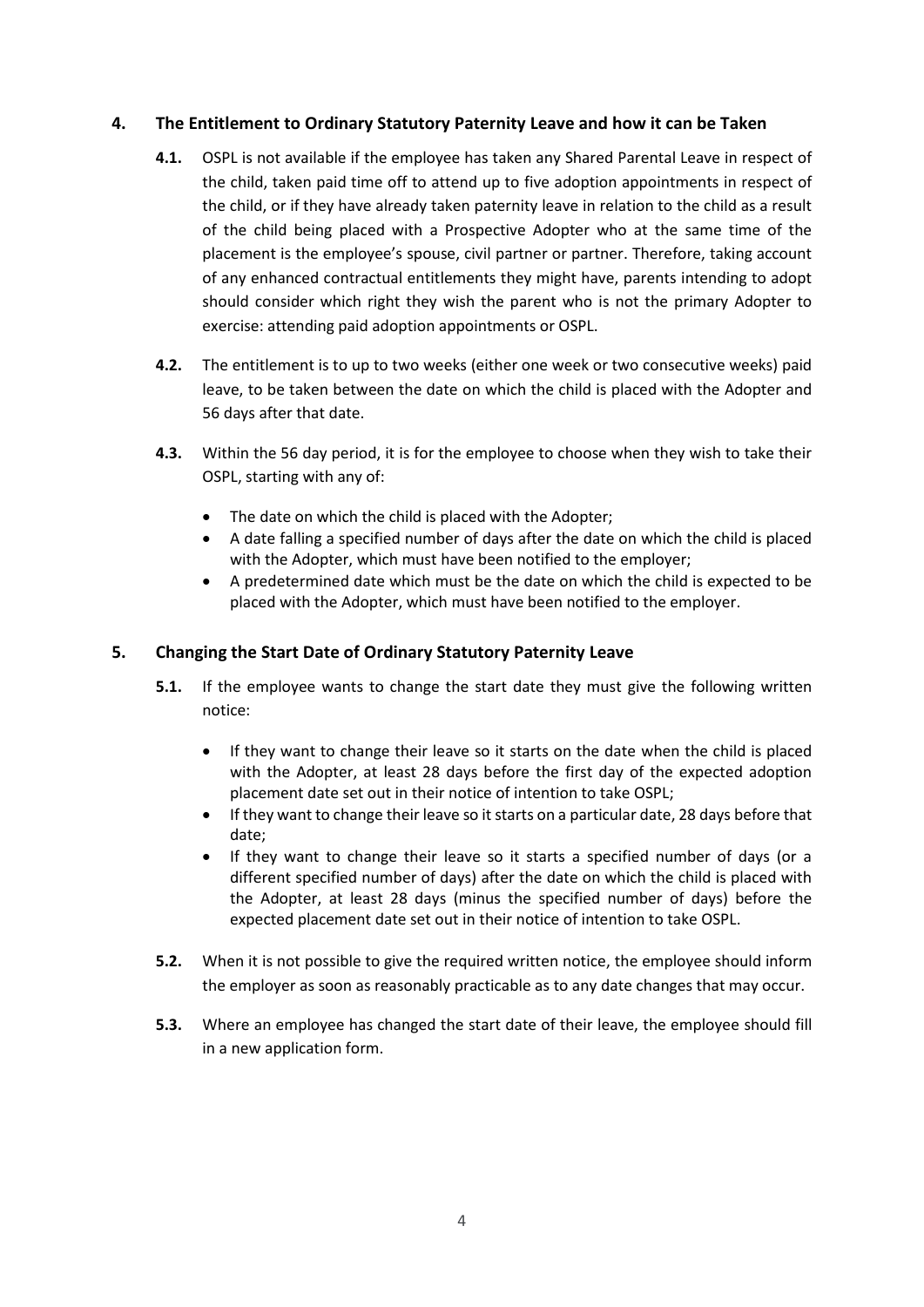# **6. The Entitlement to Ordinary Statutory Paternity Pay (Adoption)**

- **6.1.** The minimum OSPP for the leave will be determined in accordance with the statutory requirements in place at the time. These can be accessed at [www.gov.uk.](http://www.gov.uk/)
- **6.2.** Any employee not entitled to OSPP will receive form SPP1 from their payroll provider explaining why they are not eligible; they may then be able to claim income support during OSPL.

# **7. Maternity Support Leave for Non-Teaching Employees**

- **7.1.** In accordance with the Green Book, up to 5 days maternity support leave shall be granted to the child's father or the partner or nominated carer of an expectant mother at or around the time of birth. There is no length of service requirement.
- **7.2.** A nominated carer is the person nominated by the mother to assist in the care of the child and to provide support to the mother at or around the time of the birth.
- **7.3.** Maternity Support Leave is paid at the rate of normal salary. An employee who qualifies for both OSPL and maternity support leave will, therefore, be entitled to the first week's leave at full normal pay based on contracted hours, inclusive of Statutory Paternity Pay (SPP) where applicable. To qualify for the second week of statutory paternity leave and pay (at SPP rate or 90% of pay whichever is lower) it is necessary for the employee to meet the statutory criteria including length of continuous service and earnings criteria.
- **7.4.** If unpaid statutory parental leave, or OSPL is requested in addition to Maternity Support Leave, the Maternity Support Leave is offset against the leave, it cannot be taken in addition to it.
- **7.5.** The Green Book does not set out the same terms for adoption support leave but West Norfolk Academies Trust will apply this to adoption paternity requests in the same way when the adopter nominates a carer.

# **8. Local Arrangement for Teaching Employees**

**8.1.** West Norfolk Academies Trust have chosen to pay the employee in addition to any entitlement to OSPP. This arrangement is to equalise the maternity support leave for all staff, regardless of whether they are teaching or support. Section 7 of this policy therefore sets out the local arrangement for Teaching Employees.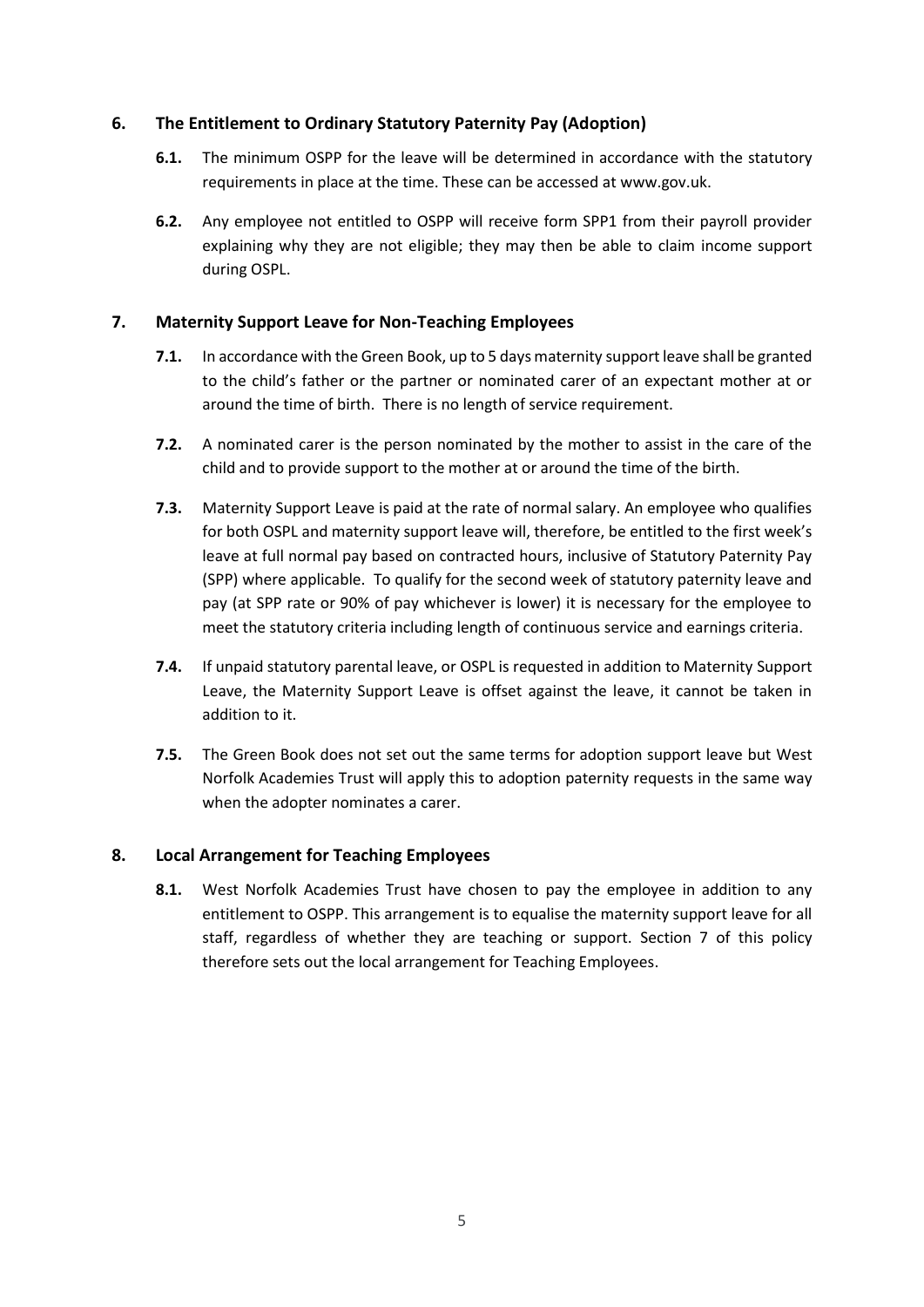# **9. Employment Rights During Leave**

- **9.1.** An employee who takes OSPL has the right not to be dismissed or subjected to any other detriment by reason of taking the leave. Continuous service will continue to accrue during paternity leave for both teaching and non-teaching employees.
- **9.2.** During OSPL an employee has a statutory right to continue to benefit from all the terms and conditions of employment which would have applied to them had they been at work, except for the terms relating to wages or salary. Performance management processes and pay progression considerations will still apply. The employee remains bound by their obligations of good faith, as well as any contractual terms relating to the giving of notice, disclosure of confidential information, acceptance of gifts and benefits and freedom to participate in another business/work elsewhere.

# **10. The Right to Return from OSPL**

- **10.1.** An employee who has exercised their right to take OSPL usually has the right to return to the same job that they were employed to do immediately prior to taking the leave. This right depends on the OSPL having been one of the following under regulation 13:
	- An isolated period of leave;
	- The last of two or more consecutive periods of statutory leave (maternity, adoption, shared parental leave, parental and paternity leave) which did not include any:
		- o Period of parental leave of more than four weeks; or
		- o Period of statutory leave which when added to any other periods of statutory leave (excluding parental leave) taken in relation to the same child means that the total statutory leave taken in relation to that child totals more than 26 weeks.
- **10.2.** If the above does not apply, and it is not reasonably practicable for the employer to return the employee to the job they were doing before their OSPL, the employer is entitled to propose an alternative job for the employee to return to which is both suitable for them and appropriate for them to do in the circumstances.
- **10.3.** The employee's right to return under regulation 13 is a right to return:
	- With their seniority, pension rights and similar rights:
		- o In a case where the employee is returning from consecutive periods of statutory leave which included a period of additional maternity leave or additional adoption leave, as they would have been if the period(s) of their employment prior to the additional maternity or adoption leave (as the case may be) were continuous with the period of employment following it; and
	- In any other case, as they would have been had the employee not been absent.
		- o On terms and conditions not less favourable than those which would have applied had the employee not been absent on OSPL.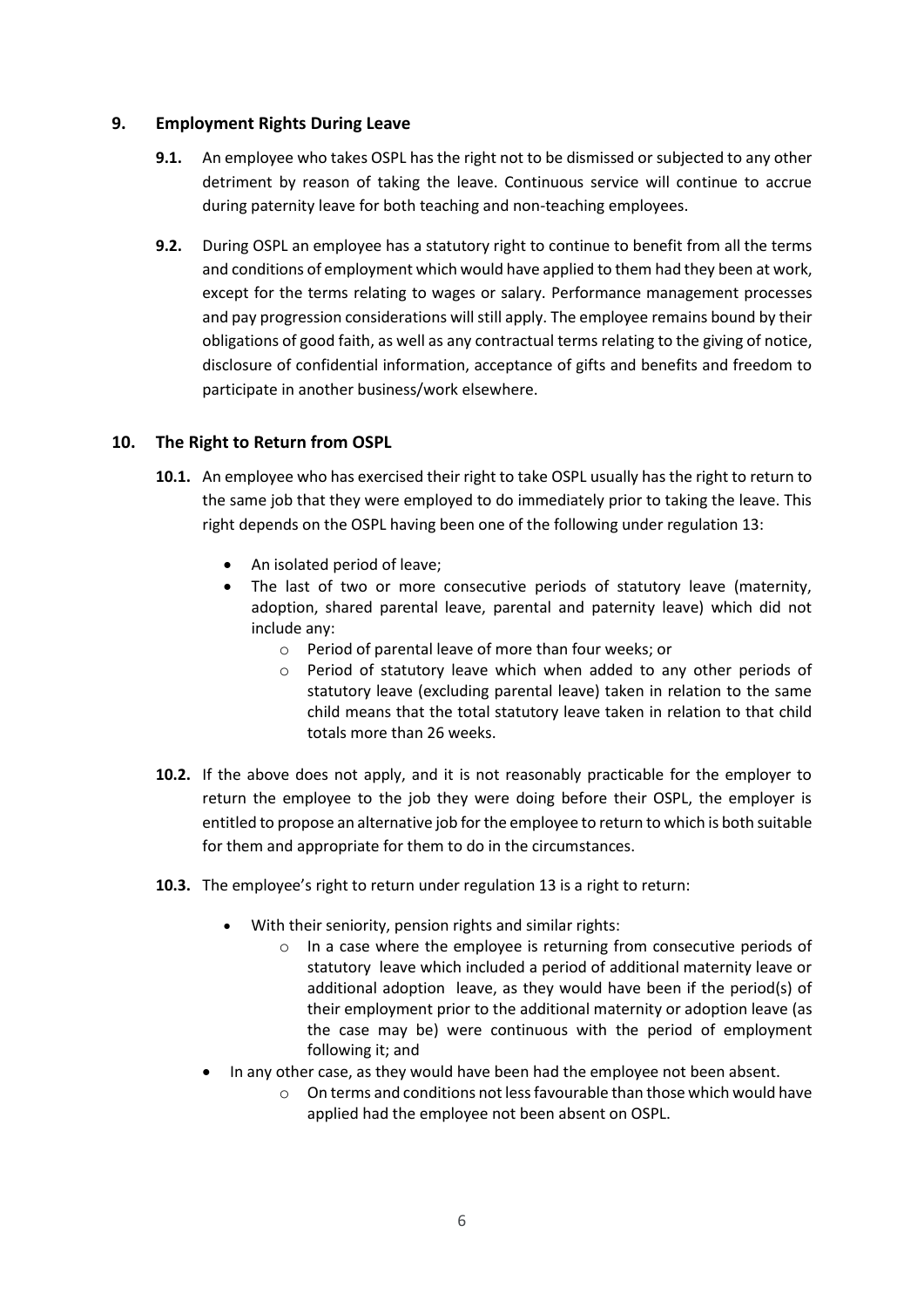# **11. Informing EPM Payroll that an Employee will be taking OSPL**

- **11.1.** Payroll will request that the employee completes the following form. The original signed copy will be retained on the employee's personnel file. A copy of the completed form will be sent to the Trust's payroll adviser.
- **11.2.** Sections A to D are to be completed by the employee. Section E is to be completed by the relevant Headteacher, and must be signed by them to enable processing.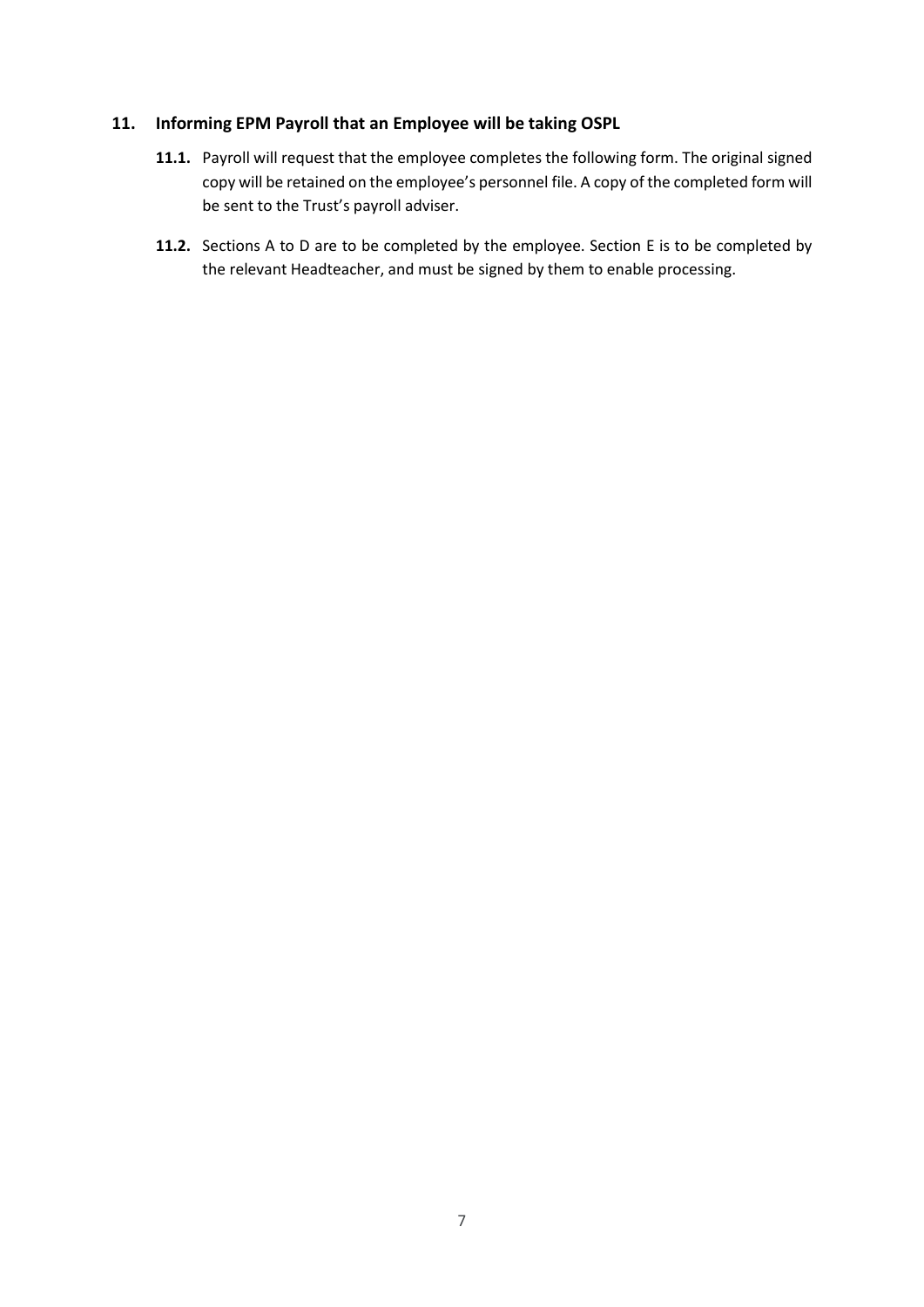# **Notification of Maternity Support Leave and Application for Maternity Support Pay**

| Notification of Maternity Support Leave and Application for Maternity Support Pay                                                                                      |        |  |  |
|------------------------------------------------------------------------------------------------------------------------------------------------------------------------|--------|--|--|
| Section A - Employee Details/Entitlement (to be completed by the employee)                                                                                             |        |  |  |
| <b>Personal Details</b>                                                                                                                                                |        |  |  |
|                                                                                                                                                                        |        |  |  |
|                                                                                                                                                                        |        |  |  |
|                                                                                                                                                                        |        |  |  |
|                                                                                                                                                                        |        |  |  |
|                                                                                                                                                                        |        |  |  |
| Relevant Week (15 <sup>th</sup> week before EWC/week notified of placement if adoption):                                                                               |        |  |  |
| Copy of evidence attached (MAT B1 Form / adoption matching certificate):                                                                                               | Yes/No |  |  |
| Section B - Notification of Maternity Support Leave (to be completed by employee)                                                                                      |        |  |  |
| I confirm that I meet the qualifying conditions for maternity support leave in that I will be either:<br>1.                                                            |        |  |  |
| (a) the father of the child(ren) with responsibility for the upbringing of the child(ren)*                                                                             |        |  |  |
| (b) not the father, but married to the child(ren)'s mother/adopter and mainly responsible (apart from the<br>mother/adopter) for the upbringing of the child(ren)*     |        |  |  |
| (c) not the father, but the partner of the child(ren)'s mother/adopter and mainly responsible (apart from<br>the mother/adopter) for the upbringing of the child(ren)* |        |  |  |
| (a) The adopter has received a 'matching certificate' from an approved adoption agency, and the expected<br>2.<br>week of placement of the children is:                |        |  |  |
| (b) The mother has received a medical certificate confirming the EWC, (i.e. MAT BI Form) and the expected<br>week of childbirth (EWC) is:                              |        |  |  |
|                                                                                                                                                                        |        |  |  |
| I wish to take maternity support leave in order to provide care for the child(ren)/support the<br>3.<br>mother/adopter. I intend to commence my paternity leave on:    |        |  |  |
| I intend to take 1 week/2 weeks* paternity leave. If I intend to take 2 weeks leave I understand that these<br>4.<br>weeks must be taken consecutively                 |        |  |  |
| I understand that I must provide 28 days' written notice if I wish to change the start date of my paternity<br>5.<br>leave.                                            |        |  |  |
| I understand that all my paternity leave must be taken within 56 days of the date of childbirth/placement.<br>6.                                                       |        |  |  |